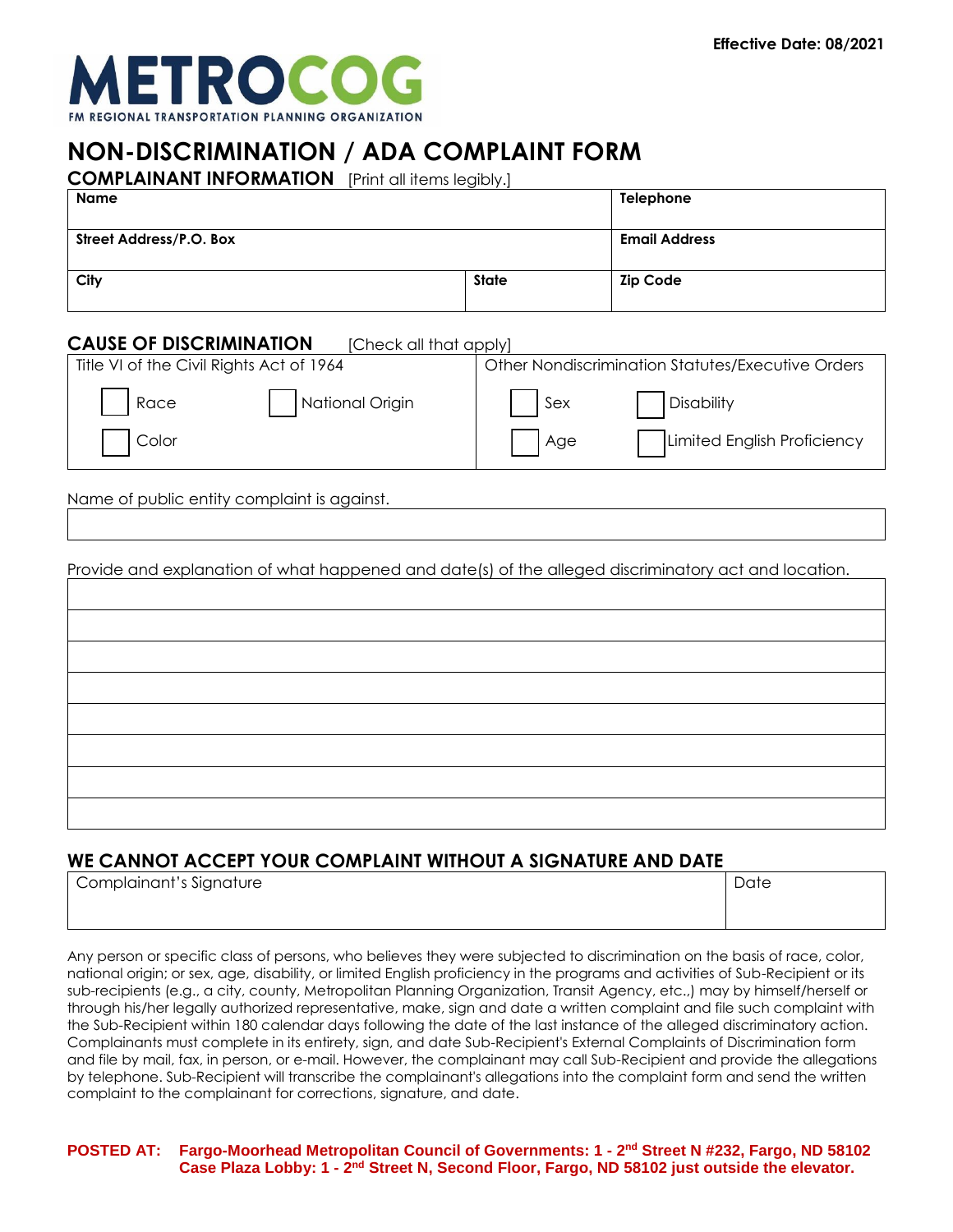To request accommodations, complainants may contact Sub-Recipient at: Fargo-Moorhead Metropolitan Council of Governments ATTN: Title VI Coordinator 1 – 2nd St N, Case Plaza Suite 232 Fargo, ND 58102

TTY users may use Relay North Dakota at 711 or 1-800-366-6888.

The Sub-Recipient will review the complaint, gather additional information from the complainant if necessary, and refer the complaint to NDDOT. It is also within your rights to file directly with the appropriate Federal agency that oversees the transportation activities, services or facilities.

**FHWA JURISDICTION (Roads and Bridges)** Title VI Complaints will be forwarded to the NDDOT. See NDDOT's External Complaints of Discrimination (SFN 51795) for processing information at: <https://www.dot.nd.gov/divisions/civilrights/titlevi.htm>

**FHWA JURISDICTION (Roads and Bridges)** Title VI Complaints will be forwarded to the NDDOT. See NDDOT's External Complaints of Discrimination (SFN 51795) for processing information at: https://www.dot.nd.gov/divisions/civilrights/titlevi.htm

**FTA JURISDICTION (Public Transit)** Complaints filed under Title VI, related statutes, and Section 504/ADA in which Sub-Recipient is named as the respondent will be forwarded by Sub-Recipient to NDDOT Civil Rights Division. Title VI, related statutes, and Section 504/ADA complaints filed directly with Sub-Recipient against its sub recipients or contractors will be processed by Sub-Recipient in accordance with the FTA approved complaint procedures under FTA C 4710.1, FTA C 4702.1B, 49 CFR 27.13(b). Sub-Recipient may investigate complaints against its sub recipients as follows:

- 1. The complaint will be reviewed within 10 business days to determine whether it contains all the necessary information required for acceptance.
- 2. If the complaint is complete and no additional information is needed, the complainant will be sent a letter of acceptance along with the Complainant Consent/Release form (SFN 60741) and the Notice About Investigatory Uses of Personal Information fact sheet.

For Title VI or related statutes Complaints, Sub-Recipient is required to follow the FTA C 4702.1B to comply with reporting requirements of 49 CFR 21.9(b). The investigation information is recorded on the Transit Title VI - List of Investigations, Lawsuits, and Complaints (SFN 60805) and included in the Title VI/Nondiscrimination and ADA Program submitted to NDDOT every year. Although, FTA regulations do not specify a time frame for the investigation of Title VI complaints, the Sub-Recipient attempts to complete investigations within 90 days of receipt of the complaint from NDDOT.

For a Section 504/ADA complaint, Sub-Recipient shall forward a copy of the complaint, together with a copy of the report of investigation within 90 days of receipt of the complaint to the NDDOT and the FTA Office of Civil Rights.

The FTA has delegated authority for issuing LOFs for Title VI, related statutes, and Section 504/ADA complaints processed by FTA. LOFs issued by the FTA are administratively final.

Sub-Recipient has delegated authority for issuing LOFs for Title VI, related statutes, and Section 504/ADA complaints processed by Sub-Recipient against FTA funded sub recipients or contractors. Closure letters or LOFs issued by Sub-Recipients under FTA jurisdiction on Title VI, related statutes, and Section 504/ADA complaints are administratively final. Individuals or a specific class of individuals, personally or through a representative, may submit a complaint to FTA within 180 days from the date of the alleged discrimination.

#### **POSTED AT: Fargo-Moorhead Metropolitan Council of Governments: 1 - 2 nd Street N #232, Fargo, ND 58102 Case Plaza Lobby: 1 - 2 nd Street N, Second Floor, Fargo, ND 58102 just outside the elevator.**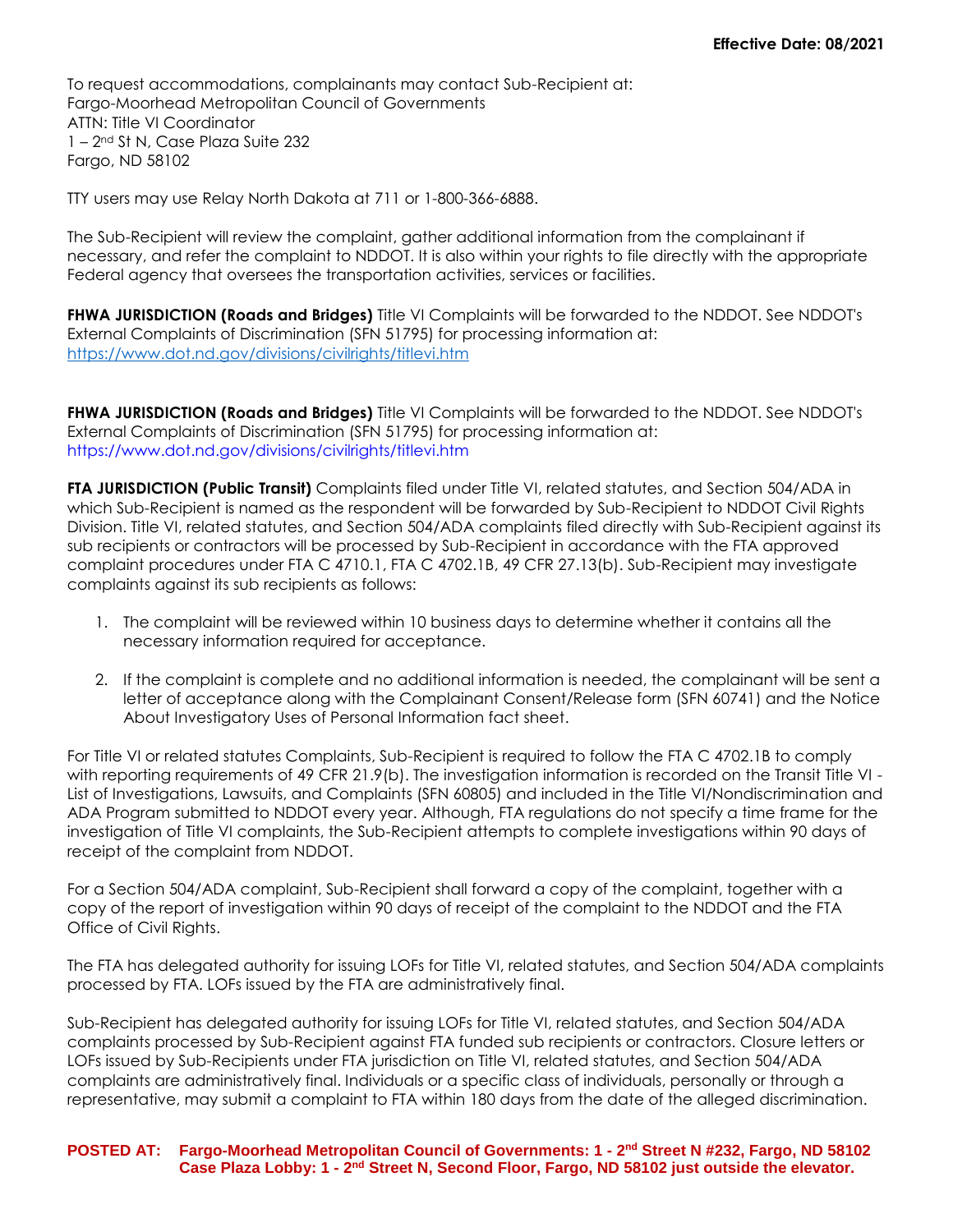## **Agencies Authorized to Receive and Process Complaints**

#### **Fargo-Moorhead Metropolitan Council of Governments**

Attention: Title VI Coordinator 1 – 2 nd St N, Case Plaza Suite 232 Fargo, ND 58102 Phone: (701)532-5100 Fax: (701)232-5043 TTY: 711 or (800)366-6888 E-mail: [metrocog@fmmetrocog.org](mailto:metrocog@fmmetrocog.org)

#### **North Dakota Department of Transportation**

Civil Rights Division 608 E Boulevard Ave. Bismarck, ND 58507-0700 Phone: (701) 328-2576 Fax: (701) 328-0343 TTY: 711 or (800) 366-6888 E-mail: [civilrights@nd.gov](mailto:civilrights@nd.gov)

#### **FHWA**

North Dakota Division Office 4503 Coleman St. N., Suite 205 Bismarck, ND 58503 Phone: (701) 250-4204 Fax: (701) 250-4395 E-mail: NorthDakota.fhwa@dot.gov

#### **Federal Transit Administration (FTA)**

Office of Civil Rights Attention: Complaint Team East Building, 5th Floor - TCR 1200 New Jersey Ave., S.E. Washington, DC 20590 Phone: (888) 446-4511

#### **USDOJ - ADA Complaints**

U.S. Department of Justice (USDOJ) 950 Pennsylvania Avenue, N.W. Civil Rights Division Disability Rights Section - 1425 NYAV Washington, DC 20530 Fax: (202) 307-1197 ADA Information Line: (800) 514-0301 (voice) or (800)514-0383 (TTY) Main Section Telephone Number: (202) 307-0663 (voice and TTY)

#### **United States Department of Transportation (USDOT)**

Departmental Office of Civil Rights U.S. Department of Transportation Office of Civil Rights 1200 New Jersey Ave., S.E. Washington, DC 20590 Phone: (202) 366-4648 Fax: (202) 366-5575 TTY/Assistive Device: (202) 366-9696

#### **USDOJ - Race, Color, National Origin Complaints**

Federal Coordination and Compliance Section - NWB Civil Rights Division U.S. Department of Justice (USDOJ) 950 Pennsylvania Avenue, N.W. Washington, DC 20530 Phone: (888) 848-5306 (English and Spanish) (202) 307-2222 (voice) (202) 307-2678 (TDD)

#### **United States Department of Transportation (FHWA)**

Federal Highway Administration U.S. Department of Transportation Office of Civil Rights 1200 New Jersey Ave., S.E. 8th Floor E81-105 Washington, DC 20590 Phone: (202) 366-0693 Fax: (202) 366-1599 TTY: (202) 366-5132 E-mail: [CivilRights.FHWA@dot.gov](mailto:CivilRights.FHWA@dot.gov)